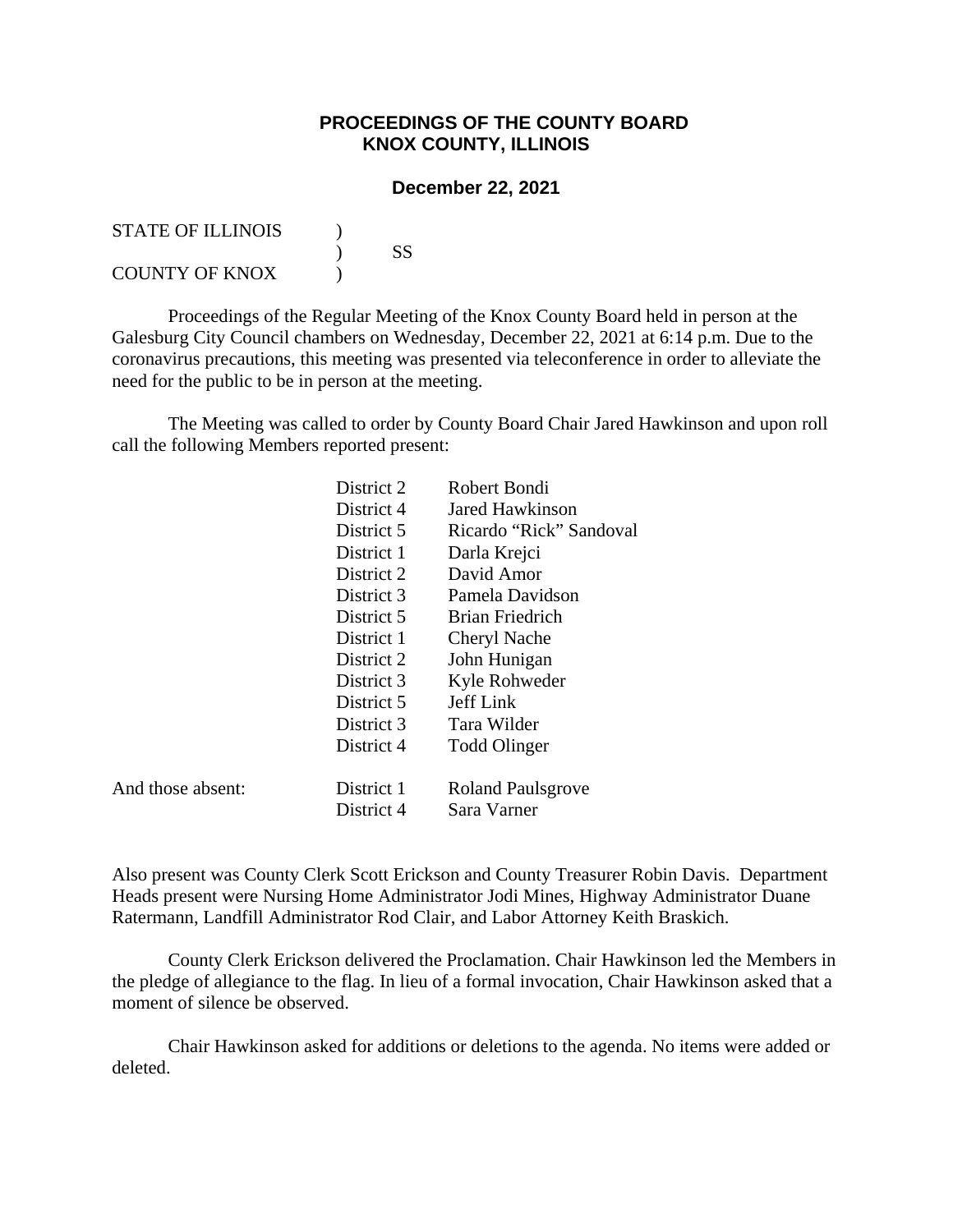Chair Hawkinson asked for public comments. There was no public comment at this time.

Motion was made by Member Olinger and seconded by Member Bondi to approve the following items of the consent agenda: 1) minutes of the Regular and Closed Board Meetings for November 24, 2021, 2) claims for Members for per diem and mileage for the meetings of December 2021 and other claims for per diem from meetings, and 3) sales tax and various taxes for the month of September 2021 in the amount of \$141,008.51 and \$32,216.21 and public safety tax in the amount of \$233,795.90. Roll call vote is recorded as follows: Ayes—Bondi, Hawkinson, Sandoval, Krejci, Amor, Davidson, Olinger, Friedrich, Nache, Hunigan, Rohweder, and Link—(12). Noes—(0). Motion carried.

Motion was made by Member Friedrich and seconded by Member Sandoval to approve a Proclamation for January as National Mentor Month. Roll call vote is recorded as follows: Ayes—Bondi, Hawkinson, Sandoval, Krejci, Amor, Davidson, Olinger Friedrich, Nache, Hunigan, Rohweder, and Link—(12). Noes—(0). Motion carried.

Motion was made by Member Friedrich and seconded by Member Nache to approve the appointment to the HSTP Rural Sub-Committee of Joseph Coffin a new appointment. Chair Hawkinson stated that the information from KCCDD was in the packet, along with the request form, details about the position, a short work history and that Coffin has worked for KCCDD for 11 years. Roll call vote is recorded as follows: Ayes—Bondi, Hawkinson, Sandoval, Krejci, Amor, Davidson, linger, Friedrich, Nache, Hunigan, Rohweder, and Link—(12). Noes—(0). Motion carried.

Motion was made by Member Link and seconded by Member Bondi to approve the hiring of IT Employee. Bondi stated that the Board hired a Firm out of Chicago called Link Technology. They said to hire the employee right away for full time and salary based on the budget. Chair Hawkinson said that through the process, all resumes were reviewed and this IT person was their recommendation. He said that additional staffing will be needed of either a full or a part-time person and is in the packet. Member Bondi stated that with hiring him, we can stay up to date on certifications, programs and we need an on-site person. He said hat off to Jared for getting the certifications in proper footing and his consideration for staff needs. Member Amor stated that he was going to vote in favor but had talked to Member Bondi about some concerns. He has some significant reservations and had a recommendation to allow a 90-day probationary period. During that time to look hard, to make sure problems get resolved and more solved. Member Davidson stated that she will be voting no, not because we do not need the position but because of her concern of his education. Since he does not have a Master's Degree. She said he should be part time and hire someone else for the full-time position. She said that he lives in Iowa, has not worked for Office Specialists for a long time, and there were other resumes with long-term employment. She stated that she does not know about IT and knows they are in a time crunch. She also asked the question about the expenses so far of Office Specialist. Member Nache stated that she will also be voting no and has the same reservations as Member Davidson. She said she has not meet him yet. She said it is not our policy of hiring. We usually interview the top three candidates. This is how we hired our labor attorney Braskich and we still have him. She was there for his interview. She asked what if we need him in twenty minutes but he lives in Iowa and he would take an hour and twenty minutes to get here. Member Hunigan stated that it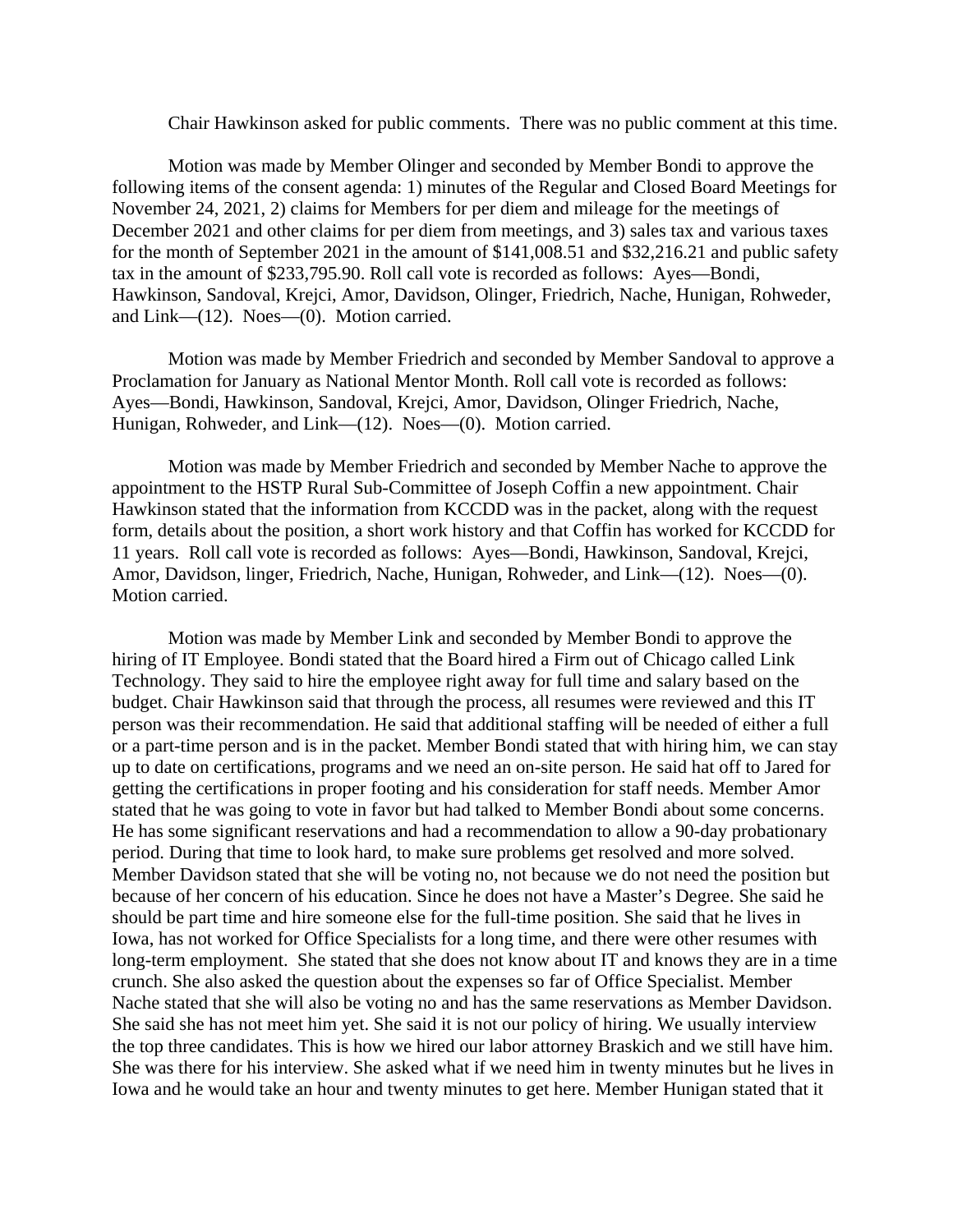was a good question about him living in Iowa. Chair Hawkinson stated that he would be onsite during business hours and if called in on the weekend the majority if not 100% could be done remotely. Member Davidson asked if the IT person would be a department head. Chair Hawkinson said no. Member Bondi said that they are all good questions. He said that Office Specialists have done their best to resolve the issues and problems. Some things have taken 3 or 4 steps to resolve and they had 2-3 people on staff to help oversee licensing and other operations. They are a large company and we need someone onsite full time. Chair Hawkinson said they have done a great job and we are better off today than before. Member Friedrich said he understands Member Davidson concerns and wished they had time for interviews but we need to make the move now. Roll call vote is recorded as follows: Ayes—Bondi, Hawkinson, Sandoval, Krejci, Olinger, Friedrich, Rohweder, and Link—(8). Noes— Wilder, Davidson, Nache, Hunigan ---(4), Abstain--- Amor---(1). Motion carried

 Member Friedrich presented the monthly report for the Finance, Insurance, Treasurer, Judicial, Veterans, and Clerk/Recorder Committee. The reports are included in the packet. He said this was an easy month because not a lot was going on. It is the wind down in December.

Motion made by Member Friedrich and seconded by Member Amor to approve the resolutions on deeds of conveyance. Roll call vote is recorded as follows: Ayes—Bondi, Wilder, Hawkinson, Sandoval, Krejci, Amor, Davidson, Olinger Friedrich, Nache, Hunigan, Rohweder, and Link—(13). Noes—(0). Motion carried

Motion made by Member Friedrich and seconded by Member Bondi to approve membership dues to United Council of Counties of Illinois (UCCI). Roll call vote is recorded as follows: Ayes—Bondi, Wilder, Hawkinson, Sandoval, Krejci, Amor, Davidson, Olinger, Friedrich, Nache, Hunigan, Rohweder and Link—(13). Noes—(0). Motion carried

Motion made by Member Friedrich and seconded by Member Nache to approve opening of FY 2020-2021 Budget for Line Item Changes. Roll call vote is recorded as follows: Ayes— Bondi, Wilder, Hawkinson, Sandoval, Krejci, Amor, Davidson, Olinger, Friedrich, Nache, Hunigan, Rohweder and Link—(13). Noes—(0). Motion carried

 Motion made by Member Friedrich and seconded by Member Amor to approve Budget Changes for the previous fiscal year 2020-2021. Member Friedrich stated that Treasurer Davis made the two changes and they are in the packet. Roll call vote is recorded as follows: Ayes— Bondi, Wilder, Hawkinson, Sandoval, Krejci, Amor, Davidson, Olinger, Friedrich, Nache, Hunigan, Rohweder and Link—(13). Noes—(0). Motion carried

County Clerk Erickson spoke about adding a Board Packet Documentation Policy. He would like to streamline things to have more full and complete documentation for the Board so they can make a proper decision. Implementing a Friday deadline and if the information does not arrive in time then it would wait until next month. Also, to have proper documentation ahead of time for Bid and Bring Back so that the committee in charge of that department can review it properly. That way the Treasurer and he are not chasing down signatures and proper documentation. This would speed up the approval process because they would have all the proper documentation lined up ahead of time. Member Amor asked, if the Friday before was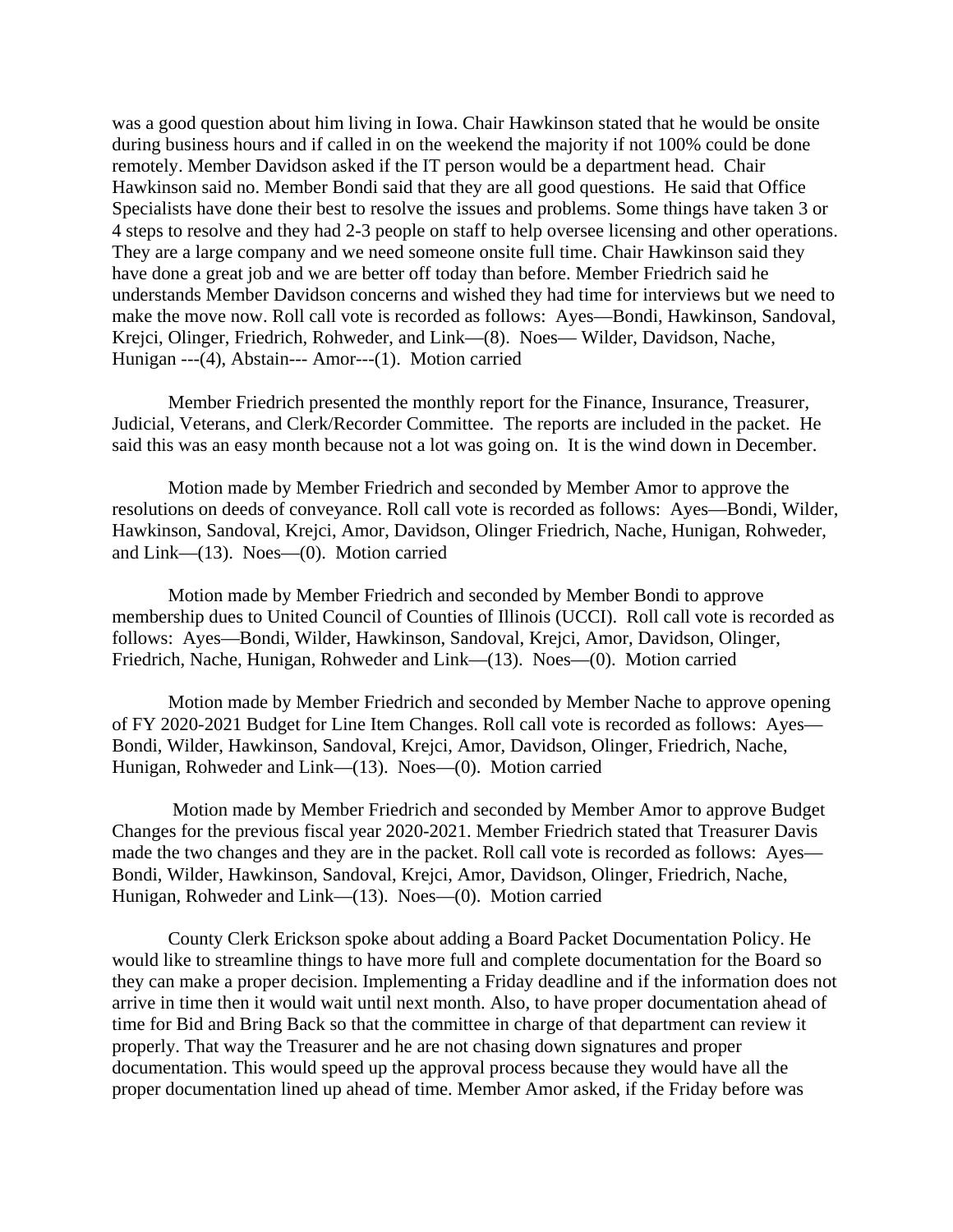sufficient time before the committees and he knows some departments are sufficient and some are not. County Clerk Erickson stated that if he would need a request for proposal that the Bid out process would have to be quicker. Chair Hawkinson said that the committee chair should have full information on Bid and Bring Back so they already have knowledge to make an easier decision. Member Hunigan stated there needs to be standard forms. Chair Hawkinson stated that for budget changes, everyone uses different form. The forms need to be super simple and the same for the offices. Member Friedrich said thanks.

 Member Sandoval presented that the monthly report from the Sheriff, Jail, Mary Davis Home, Animal Control, and Building Committee. He stated the reports are in the packet.

Motion by Member Sandoval and seconded by Member Hunigan to approve Bid for Performance Contracting for Knox County. Chair Hawkinson stated that the RFQ was approved by the full Board last year and then went dormant. The company would put together plans for energy savings projects. Scope and approval of projects would lead to the Bid & Bring Back but that the company would spearhead and be fronting all the funding. Member Wilder asked if this would be a new company to go for Bid. Chair Hawkinson said that a company responded to the committee and said they would be willing to move forward gather and approve the scope. Member Bondi asked if we would be paying MSI to do this. Chair Hawkinson said no. Member Bondi said the review and the MSI part was misleading. Chair Hawkinson stated that Smart Watt had done a review before but nothing moved forward. He said this project is months away. Member Bondi asked if MSI was approved. Chair Hawkinson said no it would be a Bid and Bring Back. MSI was the only one to respond. Smart Watt knew it was out for Bid again. Member Amor was confused about the Bid part and stated that he thought it was changed to a motion to approve the company qualifications. County Clerk Erickson said they bid for a RFQ company that had the qualification and willing to enter into the process. This was to make clarity not to approve. Member Davidson asked who set up the specks to put out Bids for this. She was concerned that engineering was on contract and if using MSI would be a conflict. Chair Hawkinson stated that RFQ was a unanimous vote. Member Davidson said that it was not because she voted no. Chair Hawkinson again confirmed that it was and the specks had been vetted through the States Attorney office and reviewed. Member Davidson was concerned with being a conflict of interest and that we need to be transparent. Chair Hawkinson stated that this has nothing to do with money we are just approving the qualifications of the contractor to move forward with the process. Their qualifications were provided and stated the importance of going to the committees and asking questions. Member Hunigan stated that he does have concerns with our onsite company of MSI, but not saying they are not doing a good job. He also wanted to know if they did not agree with the RFQ was there another route for what needs done. He did also have concerns with Smart Watt with their limited venders. Roll call vote is recorded as follows: Ayes— Bondi, Hawkinson, Sandoval, Krejci, , Amor, Olinger, Friedrich, Rohweder and Link—(9). Noes— Wilder, Davidson, Nache and Hunigan (4). Motion carried

Member Bondi presented the monthly report for the Assessor, Zoning, GIS, Highway, IT, and Landfill Committee. He stated that the reports are in the packet.

Motion made by Member Bondi and seconded by Member Friedrich to approve the purchase of two used vehicles for the Landfill not to exceed \$70,000 total. Landfill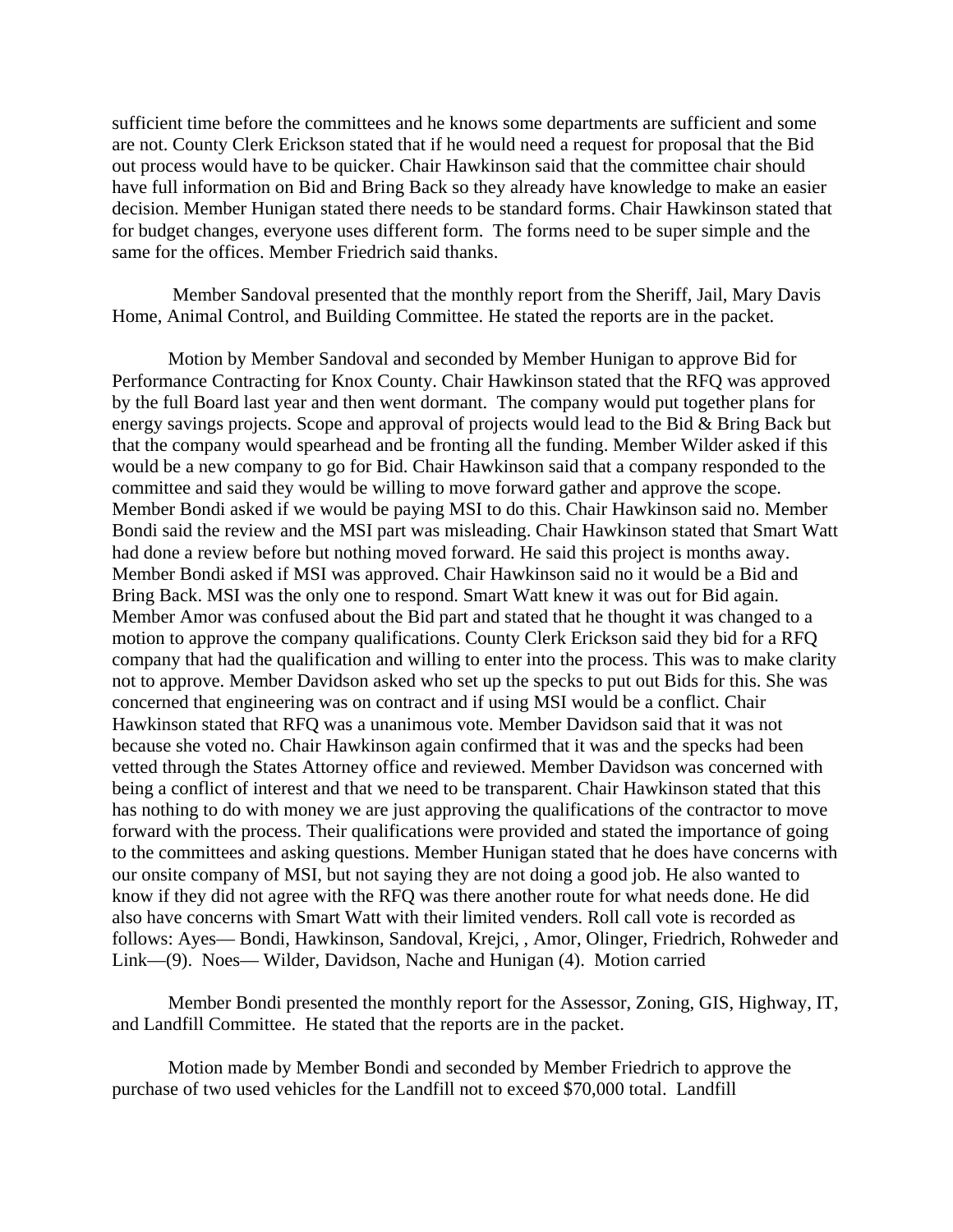Administrator Clair said that the needed vehicles are hard to find. They had an earlier bid for a Ram truck but they are not building those vehicles right now. He found 2 4x4 single cabs but even an SUV or extended cab would work but not the best. He just wanted to clarify that it did go out for bid but they have no active bids and he needs to be allowed to move forward on his search. Roll call vote is recorded as follows: Ayes—Bondi, Wilder, Hawkinson, Sandoval, Krejci, Amor, Davidson, Olinger, Friedrich, Nache, Hunigan, Rohweder and Link—(13). Noes—(0). Motion carried

Motion by Member Bondi and seconded by Member Rohweder to approve agreement with Foth Engineering for 2022 for the landfill. Member Bondi said Highway Administrator Ratermann supplied the contract. Member Hunigan stated that Forth Engineering are very valuable to the landfill. Member Davidson said we are lucky to have them. Roll call vote is recorded as follows: Ayes—Bondi, Wilder, Hawkinson, Sandoval, Krejci, Amor, Davidson, Olinger, Friedrich, Nache, Hunigan, Rohweder and Link—(13). Noes—(0). Motion carried

Motion by Member Bondi and Member Sandoval to approve Engineering Services Agreement for the County Highway 12 CIR Project, Section 18-00021-03-0RS. Member Bondi said the location is 6 miles east of Knoxville off US 150. He said about 850 vehicles use it and most use it to get to Oak Run. It is a hot mix of 1999 asphalt and will be done in two phases. Member Bondi said it is the recommendation of the committee to approve. Roll call vote is recorded as follows: Ayes—Bondi, Wilder, Hawkinson, Sandoval, Krejci, Amor, Davidson, Olinger, Friedrich, Nache, Hunigan, Rohweder and Link—(13). Noes—(0). Motion carried

Motion by Member Bondi and seconded by Member Rohweder to approve the Bid and Bring Back for Hydraulic Tree Shear for the Highway Department. Member Bondi explained that the tree shearer attaches to the end of a boom and cuts through trees. If the trees were ignored, they would fall on the roadways and become a safety issue. The trees are on steep slopes and it would be a safety issue for workers to clear them. The cost would be \$25,000 and there is \$265,000 in the budget to plenty to cover the cost. The committee requested approval. Member Rohweder asked how big of trees would it cut. Landfill Administrator Clair said 15-16 in trees. Roll call vote is recorded as follows: Ayes—Bondi, Wilder, Hawkinson, Sandoval, Krejci, Amor, Davidson, Olinger, Friedrich, Nache, Hunigan, Rohweder and Link—(13). Noes—(0). Motion carried

Motion by Member Bondi and seconded by Member Nache to approve resolution on County Motor Fuel Maintenance, Section 22-00000-00-GM for the Highway. Roll call vote is recorded as follows: Ayes—Bondi, Wilder, Hawkinson, Sandoval, Krejci, Amor, Davidson, Olinger, Friedrich, Nache, Hunigan, Rohweder and Link—(13). Noes—(0). Motion carried

Member Hunigan presented the report from the Nursing Home committee. The report is in the packet. He said that Covid started effecting the Nursing Home in 2019 and was devastating. Then they went nine months without a case. They had only one case a couple of months ago. He wants to applaud the staff and leadership for how well they have handled this devastating disease. Negotiations will be January  $5<sup>th</sup>$ . There was a deposit put in from phase four Cares Act. They are going to make sure deposits get turned in a more timely matter keep things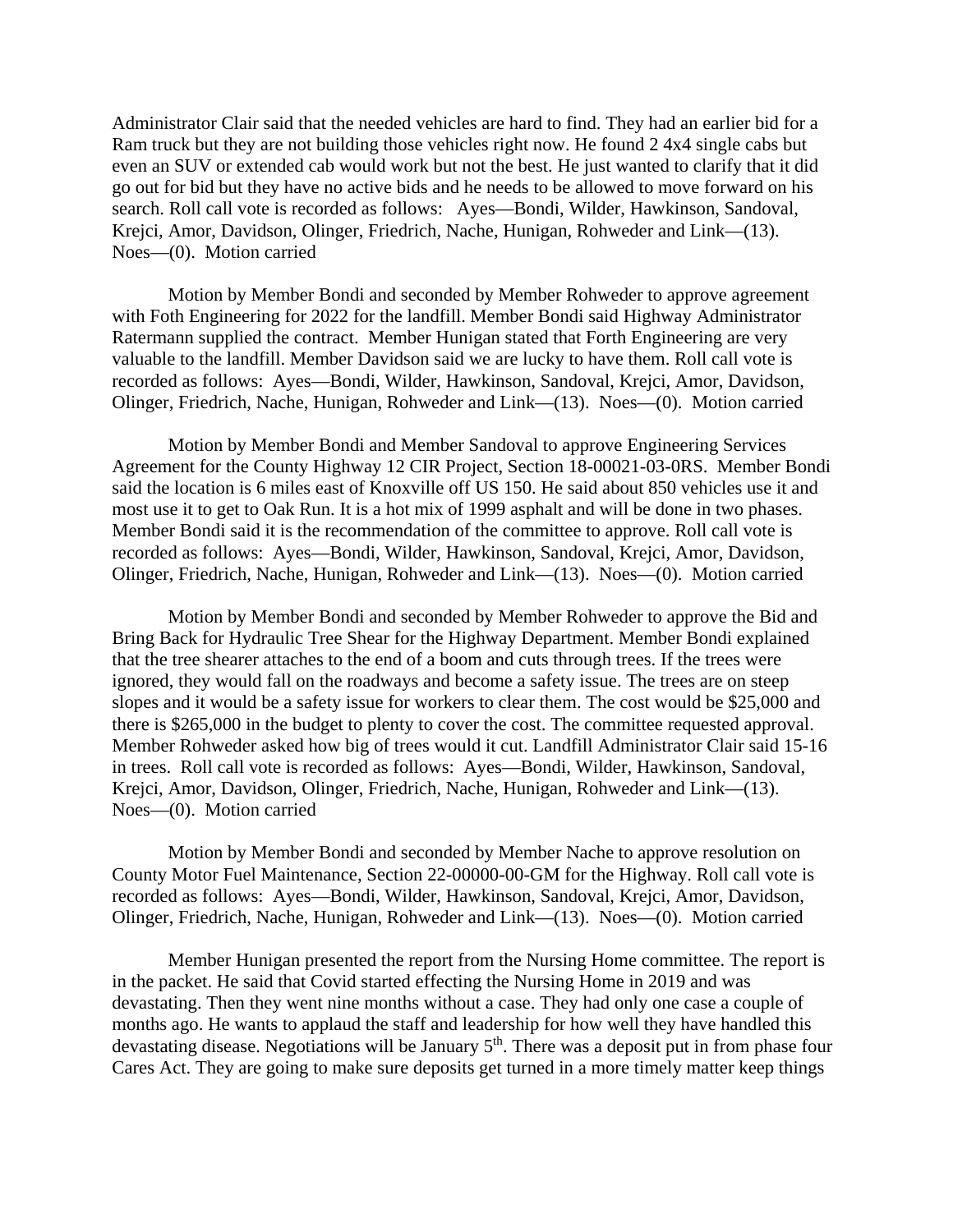balanced. They discussed the vaccination process following OSHA and CMS dates and deadlines.

Motion made by Member Hunigan and seconded by Member Friedrich to approve the plan for staffing reductions. Member Hunigan said they have to because of the Budget. They only have 110 residents and that is not even close to the numbers they need. They have to make reductions to staff by eliminating two positions and seven positions will be reduced in hours. This will not affect nursing staff. The staff affected by reduced hours will be offered the ability to get their CNA certification at the cost of the County if they are willing to stay in the position for 2 years as an incentive to keep good employees. Chair Hawkinson asked when this would take effect. Member Hunigan said January 2nd, 2022. Chair Hawkinson said the financial stability of the nursing home is not good. The expenses need to be reduced. Roll call vote is recorded as follows: Ayes—Bondi, Wilder, Hawkinson, Sandoval, Krejci, Amor, Davidson, Olinger, Friedrich, Nache, Hunigan, Rohweder and Link—(13). Noes—(0). Motion carried

Motion by Member Friedrich and seconded by Member Rohweder to approve hiring of Dietary Manager. Member Hunigan said they are working with Ryan Harris to step up to Dietary Manager at \$25,000 per year and changes to staff reducing charging overload. Member Amor asked if Nursing Home Administrator Mines was confident with his qualifications. Administrator Mines said she is more than confident. Member Hunigan said the food is better already. Administrator Mines said it still is not the best it can be but better. Member Bondi asked if he has his Health Department Certification. Administrator Mines said he would be getting it. Roll call vote is recorded as follows: Ayes—Bondi, Hawkinson, Sandoval, Krejci, Amor, Davidson, Olinger, Friedrich, Nache, Hunigan, Rohweder and Link—(12). Noes—(0). Motion carried

Motion by Member Hunigan and seconded by Member Friedrich to approve the ending of the temporary wage increase. Member Hunigan said that it would end December 30, 2021. On December 16 they notified the Union which is a 14 day notice so they are in compliance with the Union. Member Nache asked how the news went over. Administrator Mines said hopefully it will make them want to ratify on January  $5<sup>th</sup>$ . Roll call vote is recorded as follows: Ayes— Bondi, Wilder, Hawkinson, Sandoval, Krejci, Amor, Davidson, Olinger, Friedrich, Nache, Hunigan, Rohweder and Link—(13). Noes—(0). Motion carried

Chair Hawkinson reported that the reports from the outside committee assignments will be included in the packet if provided. If anyone has a question in regards to an outside committee or their report, they should contact the Board Member that is serving on that committee and ask them directly.

Chair Hawkinson discussed the review of checks that were paid during the time the Board was not in session. There were only the regularly approved checks for this month. There were no Budget Line Item Changes to be approved.

Motion was made by Member Nache and seconded by Member Amor to approve the claims against Knox County, Illinois, for the period of November 25, 2021 through December 22, 2021 (ordering that invoices be accepted and approved and that the County Clerk and County Treasurer by authorized and directed to issue County Warrants in payment of the bills in